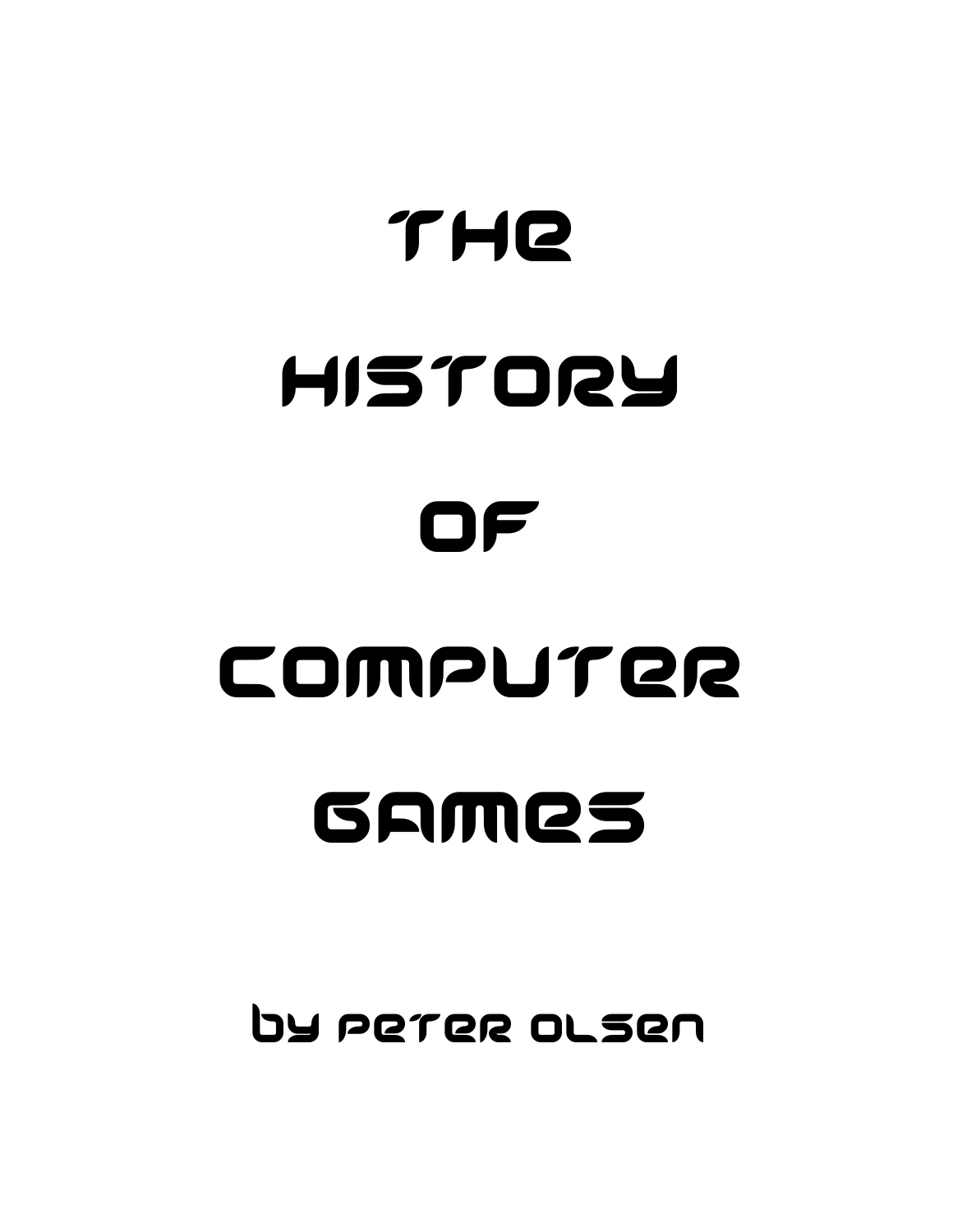## THe HIstoRy oF ComputeR GAmes

## By PeteR Olsen

Computer games are played on a personal computer (PC). Video games are connected to a television or monitor. Arcade games are placed in individual cabinets, usually in public locations. But since each of these games runs on a computer, the term computer game can also refer to all of the above.

At one time, simple computer games were designed by students and engineers seeking a fun challenge on computer equipment intended for military and university purposes. Today, powerful computer games are the driving force behind the development of state-of-the-art hardware and software such as 3D graphics accelerators and true-to-life physics engines.

Reviewing popular computer games over the past 45 years, you will see that they have developed an amazing level of complexity especially in the last decade. Many of the newer computer games feature deep story lines and intricate details. Some modern computer games are so large that they would fill up an entire hard drive on an older computer. As technology continues to advance and consumer expectations grow more sophisticated, computer games will likely be produced more like cinematic movies. As a result, the use of motion-capture and voices of film actors will become common.

Recently, there has been increased interest in the reality of the physics engines used for computer games. Physics engines simulate and predict effects under various conditions that approximate what happens in real life. High precision physics engines at advanced processor speeds like those utilized in computer animated movies ensure increased realism. This will allow game developers to add a whole new level of game play while still creating stunning graphical environments.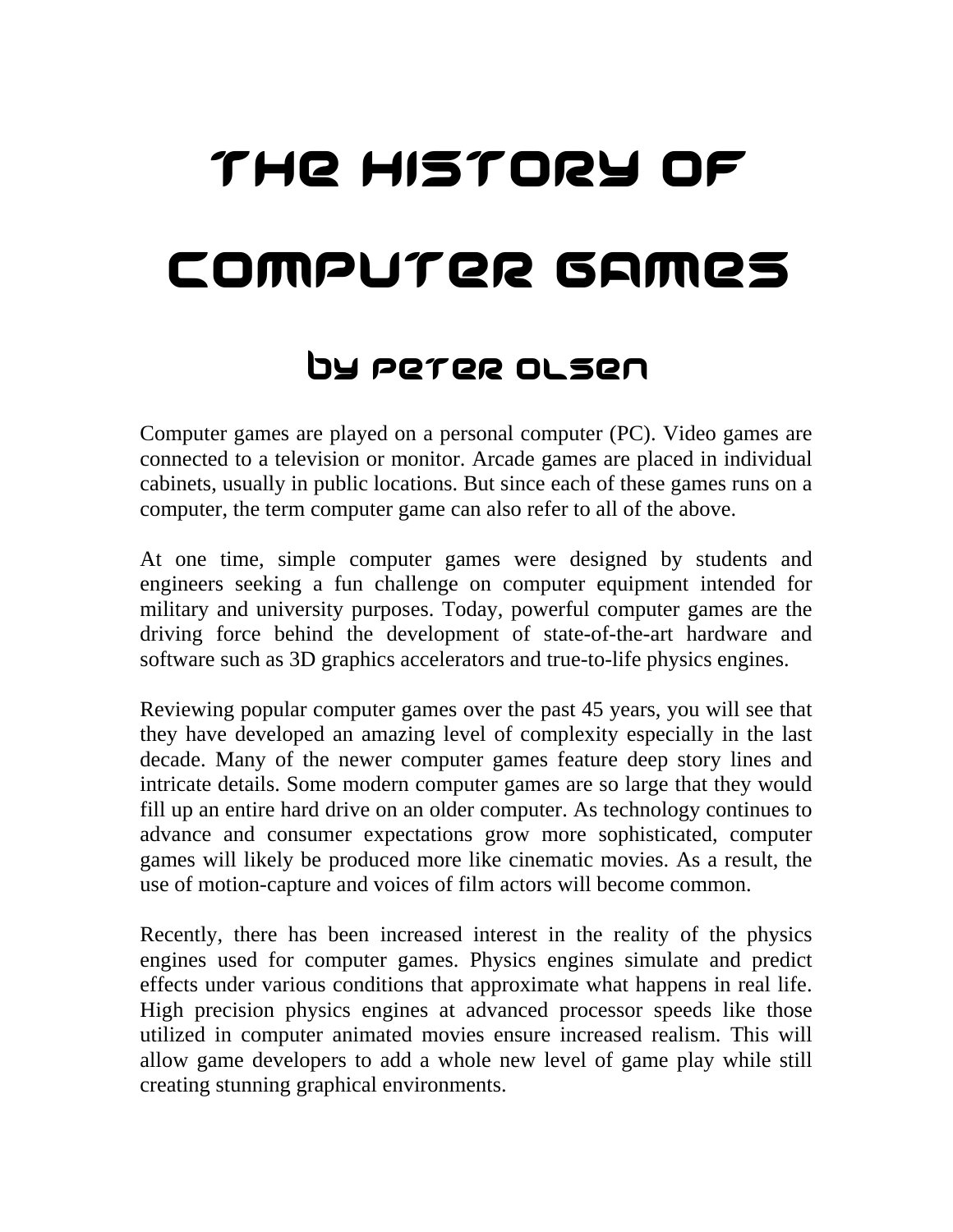## COMPUTER GAME TIMELINE

**1951** - Ralph Baer, an engineer with Loral, is instructed to "build the best television set in the world." Baer suggests they add some kind of interactive game to distinguish it from other televisions, but management ignores the idea.

**1958** - Physicist Willy Higinbotham invents an interactive table tennis game displayed on an oscilloscope.



*Tennis for Two*

**1962** - *Spacewar* is credited as the first computer game. It was programmed by MIT students on a Digital PDP-1 microcomputer with its graphics displayed on a teletype screen. *Spacewar* was popular on university campuses.



In *Spacewar*, two ships fire torpedoes at each other until one is destroyed.

**1965** - Engineering student Nolan Bushnell got a summer job at a carnival, where he was in charge of the arcade. Bushnell envisioned an arcade filled with computer games but computers at the time were much too expensive to make his idea feasible.

**1967** - Ralph Baer, working at a different company, creates an interactive game that can be played on a television screen with a modified toy gun that can distinguish spots of light on the screen. This was the world's first video game console.

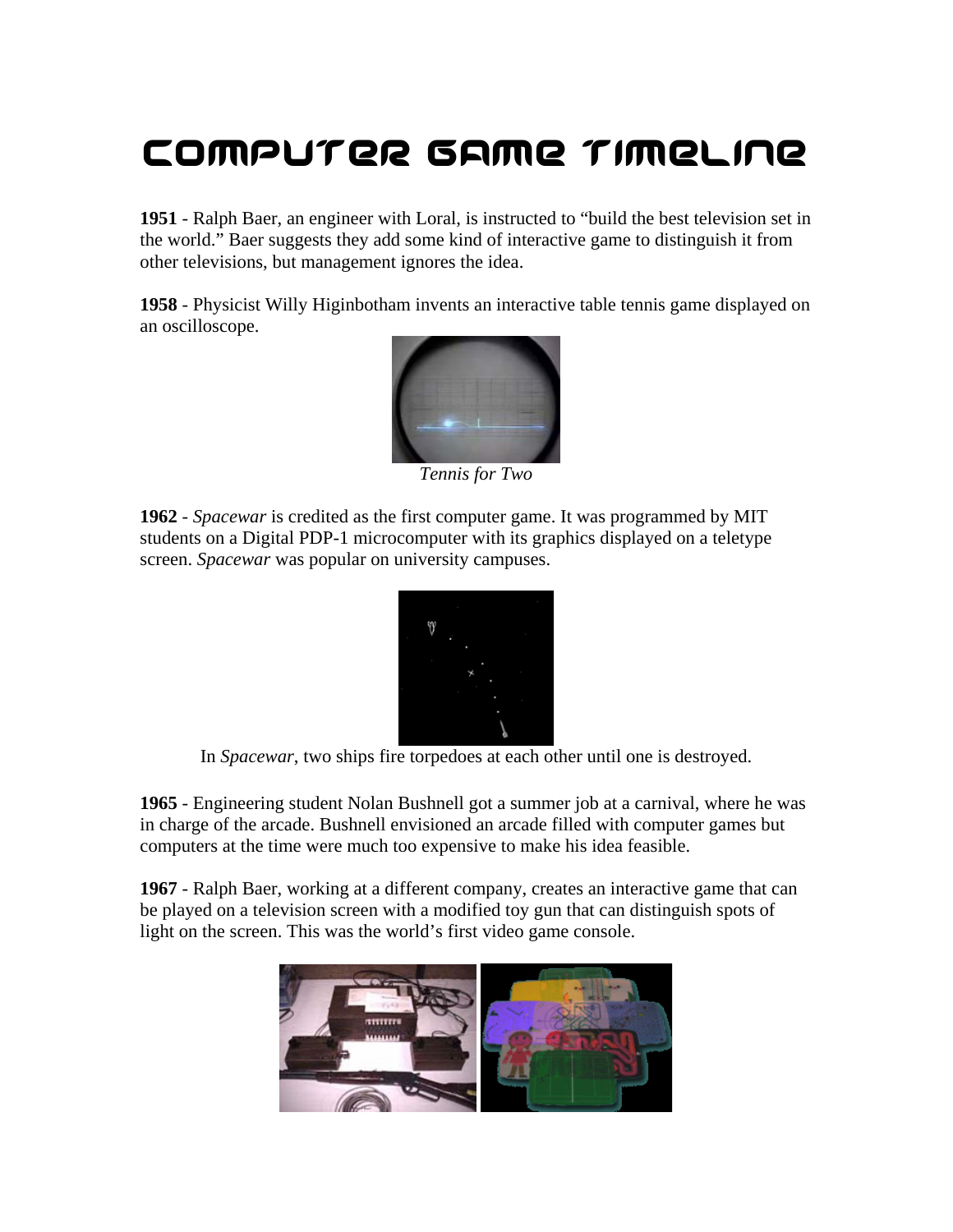**1972** - Magnavox began manufacturing Baer's TV game system and called it the *Odyssey*. It came with semi-transparent plastic overlays to stick on the TV screen and it was not noteworthy for its hardware or software, but the *Odyssey* proved that home gaming could be a successful industry. The *Odyssey* was distributed in Japan by the Nintendo corporation, which now has the distinction of being both the oldest intact company in the video game console market and one of the most well-known console manufacturers, as well as being dominant in the handheld console market.

**1973** - Nolan Bushnell started his own arcade game company, named it Atari, and introduced *Pong,* the first commercially available video arcade game. *Pong*'s graphics were white rectangles on a black background.



*Pong* screenshot.

**1975** - For Christmas, Atari introduced a home version of the video game *Pong*.

**1976 -** The Apple I personal computer was an early limited production personal computer for electronics hobbyists.

**1977** - Atari opens the first Pizza Time Theatre, a new arcade-restaurant combination that features moving robotic animals, electronic games, and food. The mascot for the restaurant is a rat named Chuck E. Cheese.

**1977** - The Apple II microcomputer came complete with integrated keyboard, color graphics, sound, a plastic case, and eight expansion slots. The future was here.



**1978** - The arcade game industry entered its Golden Age with the release of *Space Invaders* by Taito, and *Asteroids* by Atari. Arcades soon became popular hangouts at shopping centers and remained commonplace into the 1990's.







**Space Invaders screenshot.** Donkey Kong arcade machine.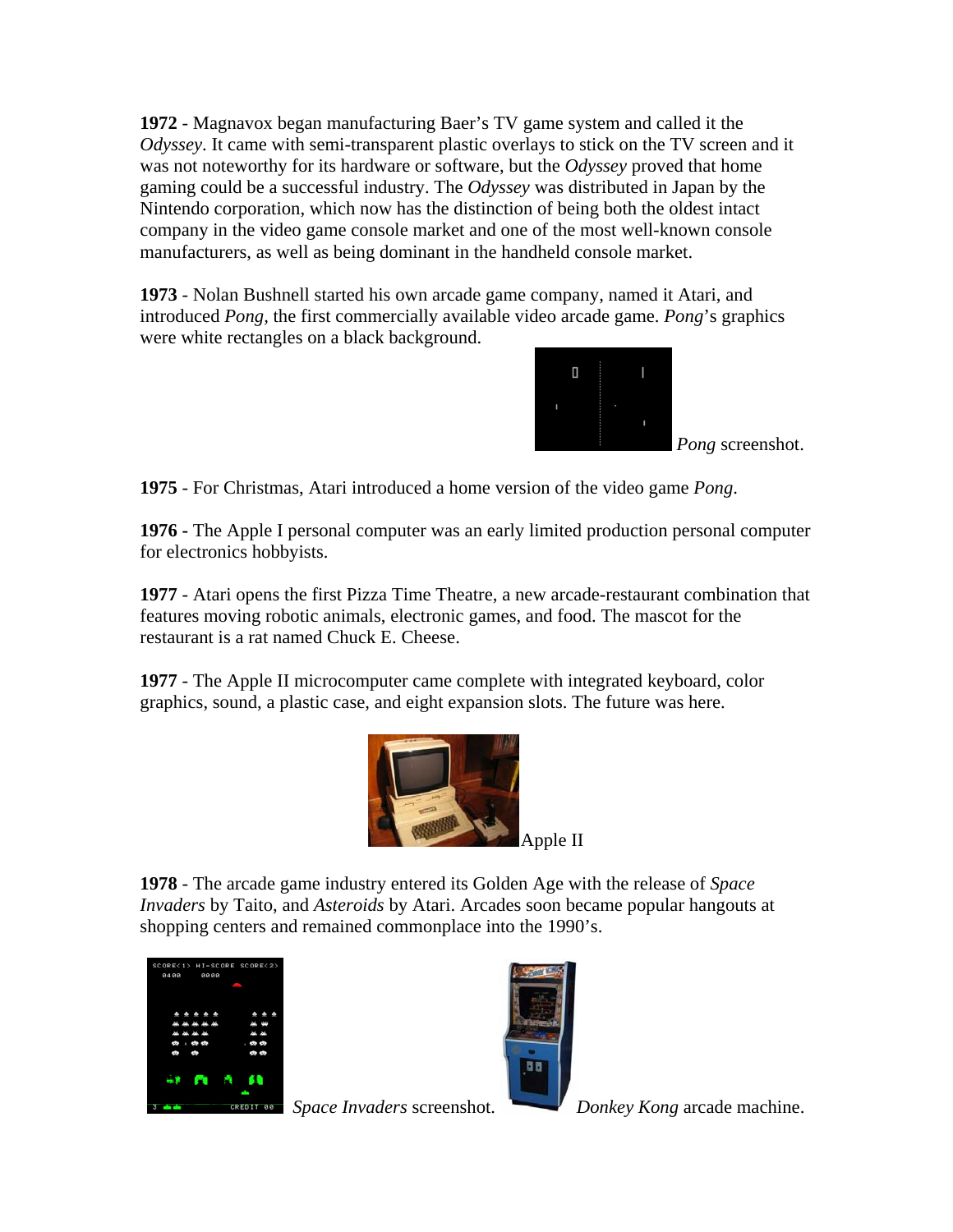**1979** - The original text adventure game *Zork* was written in 1977 by MIT grad students Dave Lebling, Marc Blank, Tim Anderson, and Bruce Daniels on a DEC PDP-10. They founded Infocom in 1979, recognizing the potential to move these interactive fiction games to the new personal computers. When the capabilities of the average home computer increased and textual interaction was replaced by graphical interfaces, *Zork*'s popularity waned in favor of graphic adventures and action games.



**1980** - The Golden Age of arcade games reaches full steam, with many technically innovative and genre-defining games released this year. *Defender* established the scrolling shooter and was the first to have events taking place outside the player's view, displayed by a radar map of the whole playfield. *Pac-Man* was the first game to achieve widespread popularity in mainstream culture and it was also the first video game to be popular with both girls and boys. *Battlezone* used wireframe vector graphics to create the first true three-dimensional first-person game.



**1980** - The VIC-20 computer debuted in June 1980, selling over one million units in its short lifetime and leading the home computer revolution. The Apple II may have been the first home microcomputer, but the Commodore VIC-20 was the first affordable home microcomputer. It could be connected to a television set, had good color, great sound, and was easily upgraded. Early home computers were primitive machines by today's standards and lacked good graphical capabilities. The source codes for simple games were published in computer magazines, which people then typed into their machines by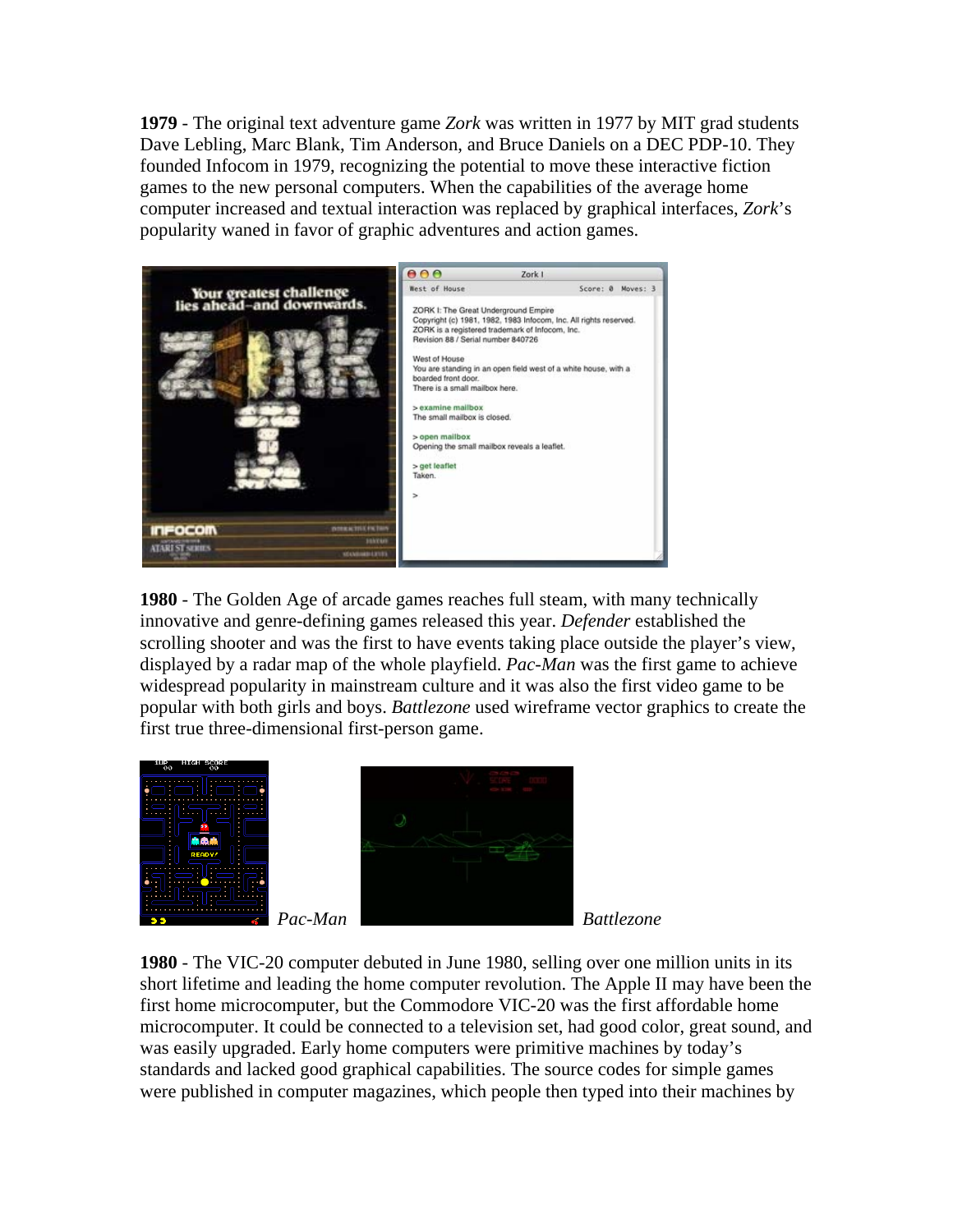themselves. Thousands of future software developers were introduced to programming on the VIC 20. An explosion of educational and entertaining games followed.



**1981 -** *Castle Wolfenstein* was the first stealth-based computer game but its main drawing point was the unprecedented use of digitized voices. These voices added to the game's atmosphere and made *Castle Wolfenstein* stand out from other games released at the time.



*Castle Wolfenstein* screenshot.

**1982** - The Commodore 64 was released to the public. It was an inexpensive but powerful computer that outperformed any video game console. It used BASIC programming and had advanced graphic and sound capabilities for its time. It would become the most popular home computer of its day and the best-selling single computer model of all time.

**1982** - In the early hybrid *The Hobbit*, all interaction is done by typing and all game elements are described textually, but some locations are also represented graphically.



*The Hobbit* screenshots: both text and graphics.

**1983** - *Dragon's Lair* was the first laser-disc arcade game, and the first video game with full-motion animation (created by Don Bluth).



*Dragon's Lair* screenshot.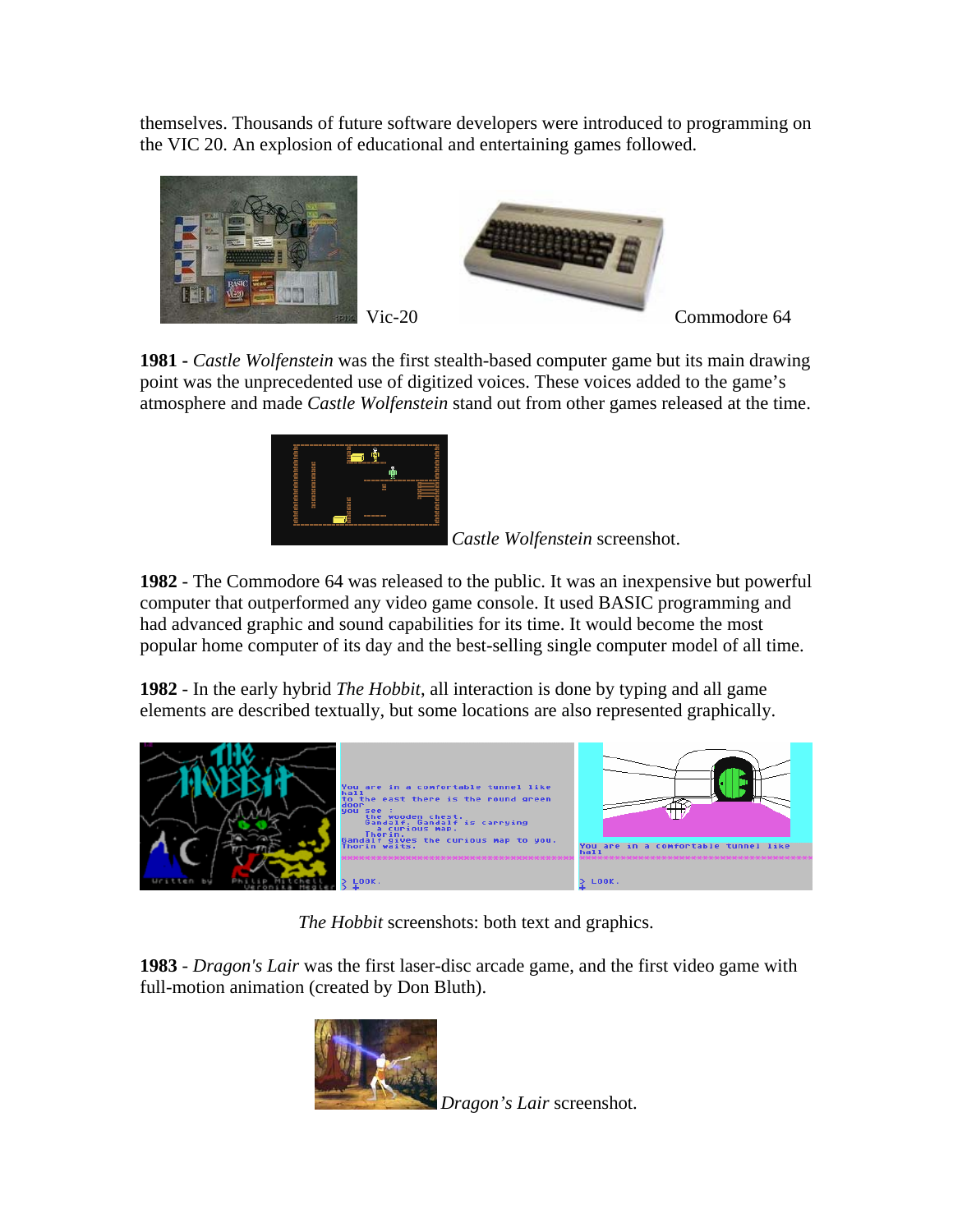**1983 -** The earliest modification of a game was *Castle Smurfenstein*, a take-off on *Castle Wolfenstein*. Eventually, game designers realized that custom content increased the lifespan of their games, and so began to encourage the creation of "mods."

**1984** - The International Business Machines (IBM) computer with new 16-color display allowed its graphics to approach the quality seen in popular home computers like the Commodore 64, but it still had poor sound capabilities. The Apple Macintosh was also introduced at this time, with a much higher pixel resolution and user-friendly interface.

**1985** - The home computer gaming market took over from the arcade console market. The arrival of the Commodore Amiga was the beginning of a new era of machines with built-in sound and graphics hardware allowing technically excellent games.



Amiga computer.

**1985 -** *Tetris* was a uniquely simple but aesthetically pleasing player-driven puzzle game.



*Tetris* screenshot.

**1987** - Advances in IBM's open platform caused IBM-compatible PCs to become comparably powerful at less cost than their competitors. The VGA standard developed for IBM's new PS/2 line gave the PC the potential for 256-color graphics. IBM clones still lagged behind platforms with built-in sound and graphics hardware like the Amiga, but their low cost caused an odd trend of developers designing for an inferior machine.

**1989** - The introduction of Creative Labs' Sound Blaster card established a new standard in sound capabilities. *SimCity* by Maxis was the first in a successful series of simulation games that let the player build a whole city complete with infrastructure. Similar titles included *SimAnt*, *SimFarm*, and *SimTower*.



*SimCity* screenshot.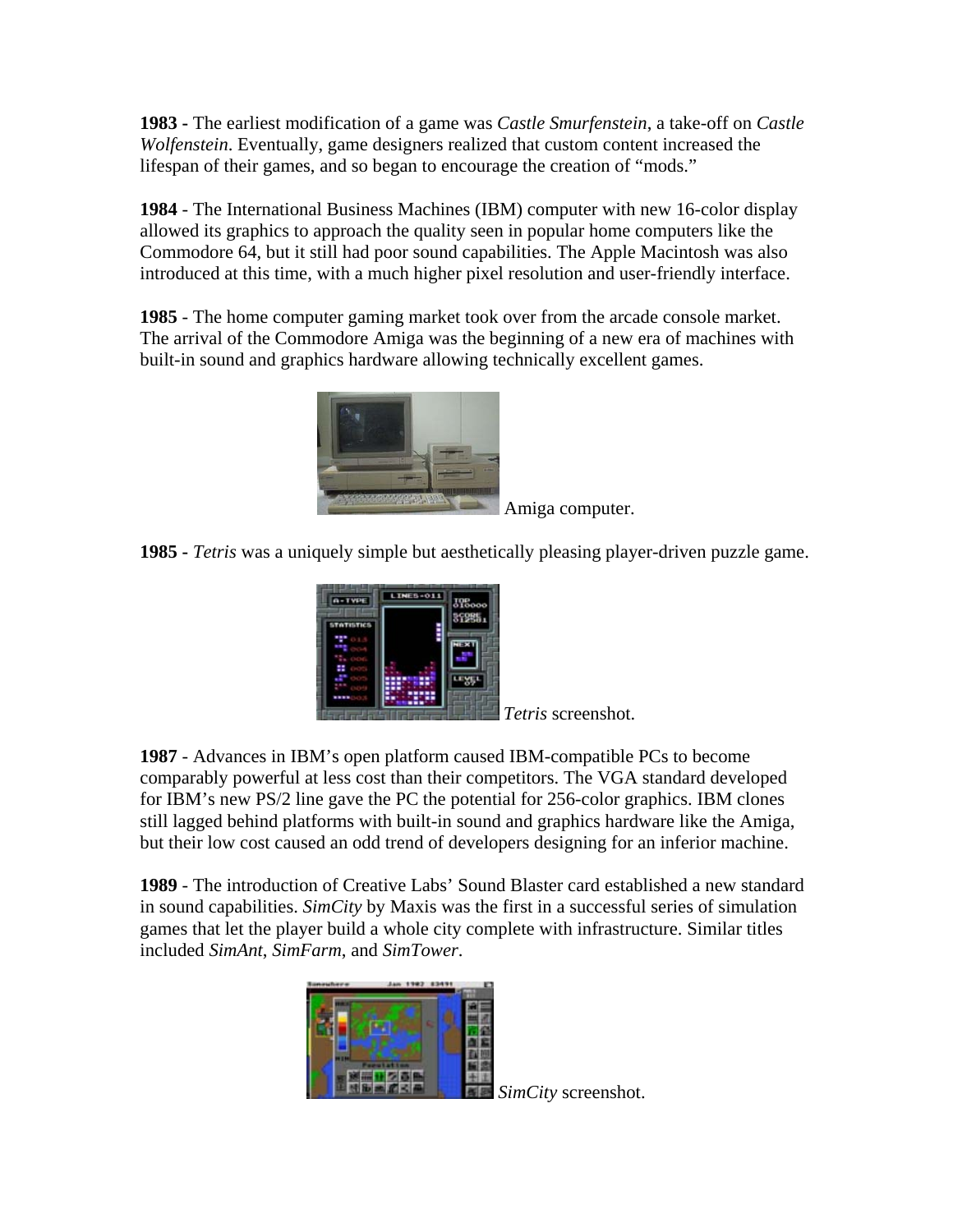**1990** - Shareware gaming first appeared in the late 1980's, but its big successes came in the 1990's. Shareware distribution was a popular method of publishing games by smaller developers such as id Software. It gave consumers the chance to try out an episode of a game before buying the whole thing. Shareware games on single 5 1/4" and later 3.5" floppy disks were common. The increasing size of games in the mid-1990's made them impractical to fit on floppies, so shareware games were replaced by shorter demos often distributed free on CDs with gaming magazines and over the internet.

**1991** - *Sid Meier's Civilization* was a pioneer in the genre of turn-based strategy games. The game begins in 4000 BC, and players expand and develop their empires throughout the ages until modern space-age times.



*Civilization* screenshot.

**1992** - The release of *Dune II*, a real-time strategy (RTS) game, set the standard for later RTS games like *Warcraft* and *Command and Conquer* characterized by an overhead view, a mini-map, and the control of every aspect of an army.



*Warcraft* screenshot.

**1993** - The increasing computing power and decreasing cost of processors like the Intel 386, 486, and Motorola 68030 began to allow rudimentary 3D graphics and multimedia capabilities. *Doom* in particular was largely responsible for defining the genre of firstperson perspective games. It spawned numerous clones and its influence is everywhere.



*Doom* screenshot.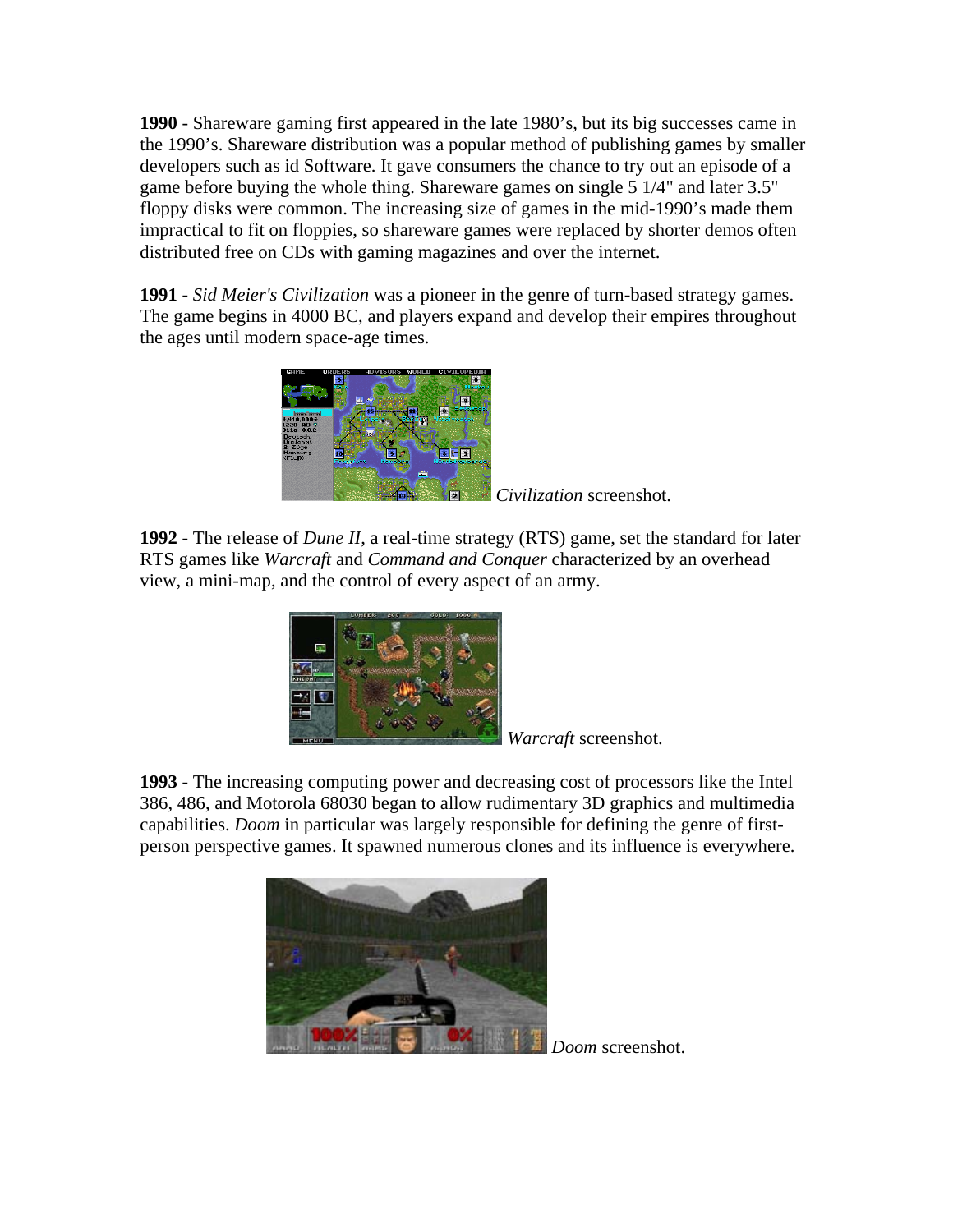**1993** - *Myst* was one of the first computer games to make full use of the multimedia capabilities of sound cards and the new high-capacity CD-ROM storage format. CD-ROM drives soon became standard features on all computers. *Myst* inspired a new style of adventure game by allowing the player to virtually explore a fantastic new world while solving challenging puzzles. *Myst* was the best-selling game of the decade.



*Myst* screenshot.

**1994** - After Senators Joseph Lieberman and Herbert Kohl launch a Senate investigation into video game violence, the Entertainment Software Rating Board (ESRB) is established to rate video games and let consumers know the recommended age of players for each game. By the end of 1997, most software features ratings on its packaging.

**1995** - Sony made its debut to the video gaming scene with the PlayStation. 32-bit consoles helped home video games approach the level of 3D graphics seen in arcade games. By this time, video arcades had earned a reputation for being seedy, unsafe places. As a result, patronage of arcades declined in favor of home video games. Small arcades were replaced by large amusement centers offering clean, safe environments and expensive gaming systems not available to home users.

**1996 -** *Chex Quest* was the first game to be released in boxes of cereal. It increased sales of Chex cereal by over 200%, winning awards for promotional achievement and advertising effectiveness. *Chex Quest* is a total conversion of the computer game *Doom*  but without the violence. *Chex Quest* still has a small cult following of fans, some of whom continue to create new levels for the game.



Free *Chex Quest* game found in cereal boxes. One of the newer *Chex Quest* mods.



**1996** - *Tomb Raider* was widely praised for its revolutionary state-of-the-art graphics, cinematic approach to gameplay, use of classical music, and an involving storyline which at the time were unprecedented. Meanwhile, id Software's *Quake* pioneered game play over the internet in first-person shooters, while Nintendo's 64-bit console game *Super Mario 64* became a defining title for 3D platform games with multiple camera angles and zoom features enabling more creative control by the player.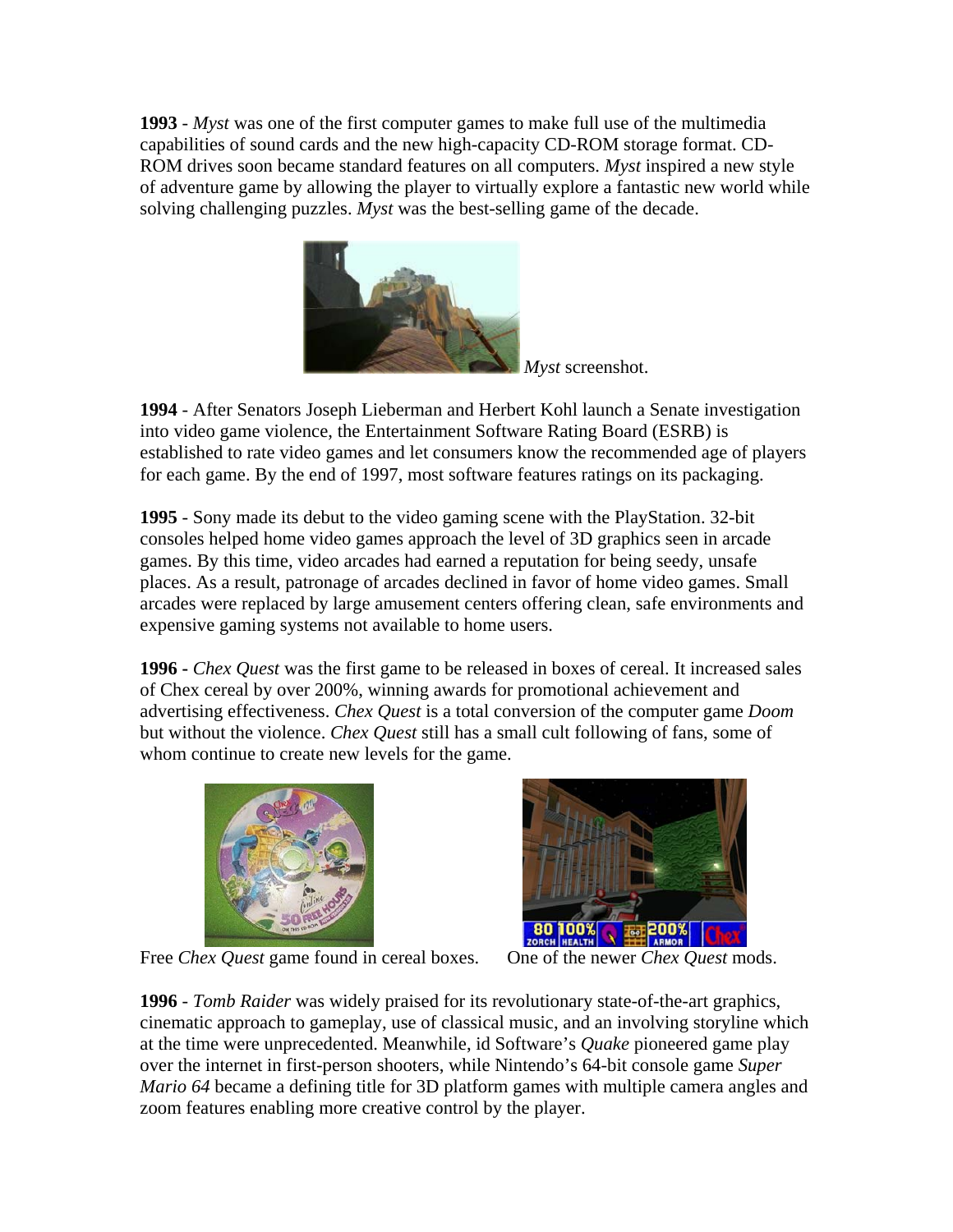

*Tomb Raider*'s Lara Croft was a female version of Indiana Jones.



*Super Mario 64* screenshot.

**1997 -** MDK was one of the first games to run only on the Pentium class of processor. This impressive game combined fast action with fully 3D rendered, state-of-the art highresolution graphics. MDK surprised the industry with the fluidity of the main character's movements, created using motion capture and sprite-based animation. MDK also featured a never-before-seen "sniper mode" that allowed players to zoom in on an enemy, as well as a symphonic movie-quality soundtrack.





**1998** - Unlike most action games which are structured as a single track series of levels with linear gameplay, the *Grand Theft Auto* series is notable for the large amount of freedom given to the player in deciding what to do and how to do it. *Grand Theft Auto III* and subsequent games are notable for their storylines, high quality of voice acting, and "radio stations" which simulate driving to music complete with DJs, radio personalities, commercials, talk radio, popular music, and American culture. All of this is seamlessly integrated in the realistic setting of an urban environment which parodies a real-life city.



The original *Grand Theft Auto* (1998) and the 3D *Grand Theft Auto III* (2001).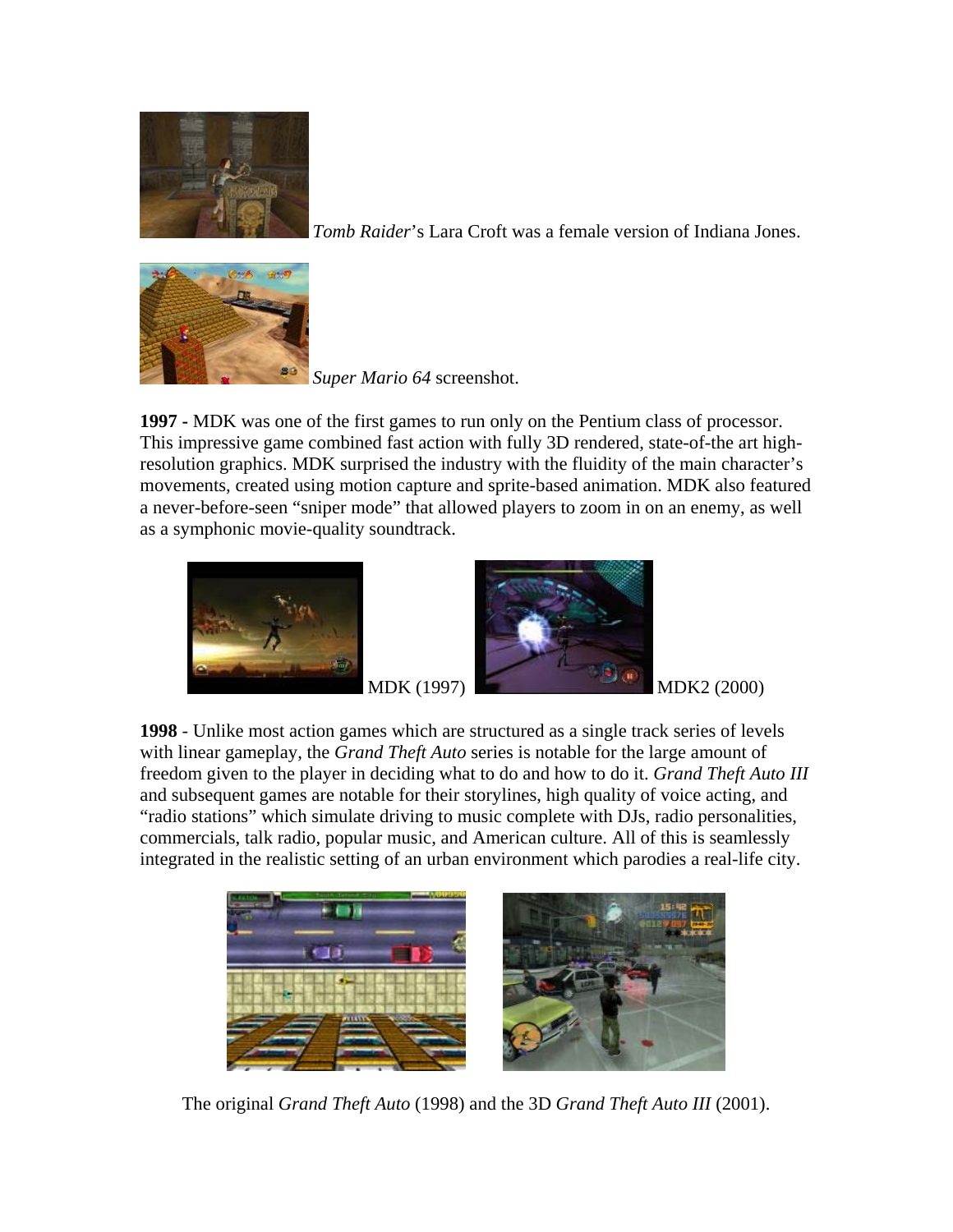**2000** - *The Sims* was released and became the best selling computer game of all time. In this open-ended game, players create a virtual household of one or more little computer people with distinct personalities, and move them into a house and a neighborhood that is either prebuilt or built from scratch. "Sims" interact with each other and their neighbors.



*The Sims* is a "virtual dollhouse."

**2001** - Home video game consoles such as PlayStation 2 and Xbox have become widely popular for casual group play. An Interactive Digital Software Association survey reveals that the average family spends 10-11 hours per week playing video or computer games, with 34 percent of respondents calling games "the most fun entertainment activity."

**2004 -** *Half-Life 2* is critically acclaimed for advances in computer animation, sound, lighting, narration, computer graphics, artificial intelligence (AI), and physics.



*Half-Life 2* screenshots.



**2006** - *Elder Scrolls IV: Oblivion* is an open-ended role-playing fantasy adventure game featuring intensely realistic environments. The player is free to go anywhere at any time. Even after completing the main quest, the game doesn't have to end. In fact, walking around the countryside is one of the most appealing aspects of this game. The main quest may be delayed or completely ignored as the player goes off on side quests or simply explores sixteen square miles of beautiful scenic terrain. Stop and admire the pretty wildflowers or watch deer frolicking in the meadows. Atmospheric effects include rain, snow, wind, clouds, sunrises, sunsets, and stars. *Oblivion* allows the player to be whoever they want, customizing their face and build, and interacting with various other characters. The game features the voice talents of Patrick Stewart, Lynda Carter, and Sean Bean.



*Oblivion* screenshot showing the user interface**.** Martin Septim (voiced by Sean Bean).